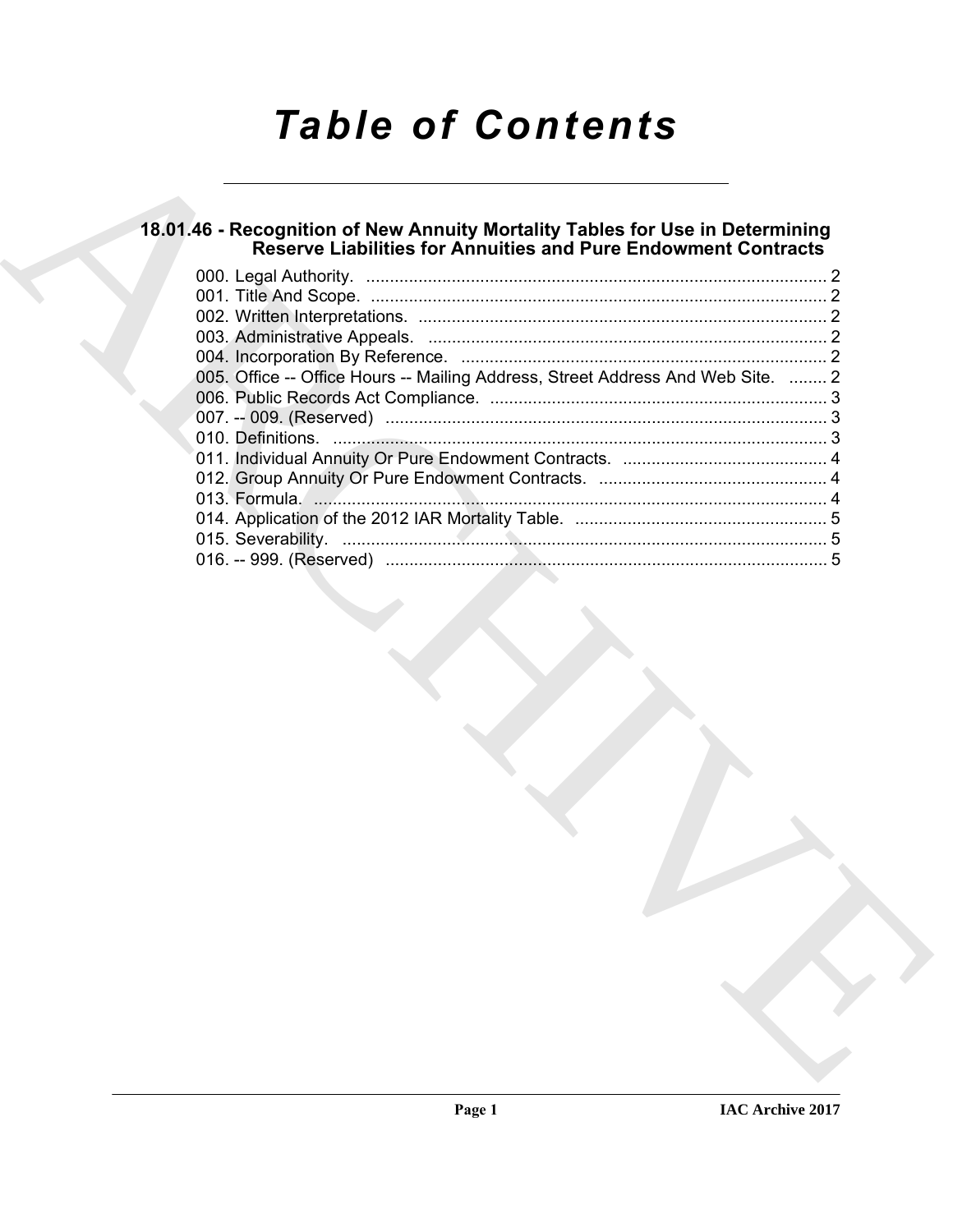### **IDAPA 18 TITLE 01 CHAPTER 46**

### <span id="page-1-0"></span>**18.01.46 - RECOGNITION OF NEW ANNUITY MORTALITY TABLES FOR USE IN DETERMINING RESERVE LIABILITIES FOR ANNUITIES AND PURE ENDOWMENT CONTRACTS**

### <span id="page-1-1"></span>**000. LEGAL AUTHORITY.**

The statutory authority for this rule is Title 67, Chapter 52, Idaho Code, and Idaho Code, Sections 41-211 and 41-612.  $(3-29-12)$ 

### <span id="page-1-7"></span><span id="page-1-2"></span>**001. TITLE AND SCOPE.**

<span id="page-1-9"></span>**01. Title**. This rule shall be cited as IDAPA 18.01.46, "Recognition of New Annuity Mortality Tables n Determining Reserve Liabilities for Annuities and Pure Endowment Contracts." (3-29-12) for Use in Determining Reserve Liabilities for Annuities and Pure Endowment Contracts."

<span id="page-1-8"></span>**02.** Scope. The purpose of this rule is to recognize the following mortality tables for use in determining the minimum standard valuation for annuity and pure endowment contracts: the 1983 Table 'a,' the 1983 Group Annuity Mortality (1983 GAM) Table, the 1994 Group Annuity Reserving (1994 GAR) Table, the Annuity 2000 Mortality Table, and the 2012 Individual Annuity Reserve (2012 IAR) Table.

### <span id="page-1-3"></span>**002. WRITTEN INTERPRETATIONS.**

In accordance with Section 67-5201(19)(b)(iv), Idaho Code, this agency may have written statements which pertain to the interpretation of this rule, or to the documentation of compliance with this rule. These documents will be available for public inspection and copying in accordance with the Idaho Public Records Law, Title 74, Chapter 1, Idaho Code. (3-29-12)

### <span id="page-1-4"></span>**003. ADMINISTRATIVE APPEALS.**

All administrative appeals shall be governed by Title 41, Chapter 2, Idaho Code, and the Idaho Administrative Procedure Act, Title 67, Chapter 52, Idaho Code, and IDAPA 04.11.01, "Idaho Rules of Administrative Procedure of the Attorney General." (3-29-12)

### <span id="page-1-5"></span>**004. INCORPORATION BY REFERENCE.**

This rule incorporates by reference four (4) separate mortality tables. These mortality tables are: (3-29-12)

**1983 Table A.** A table developed by the Society of Actuaries Committee to Recommend a New Mortality Basis for Individual Annuity Valuation and shown on page 708 of Volume 33 of the Transactions of Society of Actuaries 1981 and adopted as a recognized mortality table for annuities in June 1982 by the National Association of Insurance Commissioners. http://www.soa.org/library/research/transactions-of-society-of-actuaries/1981/january/ tsa81v3325.pdf, Page 708 (3-29-12)

**13.9 J.46 - R[E](http://www.soa.org/library/research/transactions-of-society-of-actuaries/1990-95/1995/january/tsa95v4722.pdf)COGNITION OF NEW ANNUITS AND FURE STOR USE IN DETERMINING<br>
13.9 J.46 - RECOGNITION CONTRACT MOTEL INTO THE EMOTION IN CONTRACTS<br>
14.16 - Higher Columbia ContraCt (1985) - 14.16 - 14.16 - 14.16 - 14.16 - 14. 02. 1983 GAM (Group Annuity Mortality) Table**. A mortality table developed by the Society of Actuaries Committee on Annuities and shown on pages 880-881 of Volume 35 of the Transactions of Society of Actuaries 1983 and adopted as a recognized mortality table for annuities in December 1983 by the National Association of Insurance Commissioners. http://www.soa.org/library/research/transactions-of-society-of-actuaries/ 1983/january/tsa83v3527.pdf, Pages 880 – 881 (3-29-12)

**03. 1994 Group Annuity Reserving (GAR) Table**. A mortality table developed by the Society of Actuaries Group Annuity Valuation Table Task Force and shown on pages 866-867 of Volume 47 of the Transactions of Society of Actuaries 1995. http://www.soa.org/library/research/transactions-of-society-of-actuaries/1990-95/1995/ january/tsa $95v4722.pdf$ , Pages  $886 - 887$ 

**04. Annuity 2000 Mortality Table**. The mortality table developed by the Society of Actuaries Committee on Life Insurance Research and shown on page 266 of Volume 47 of the Transactions of Society of Actuaries 1995 – 96 Reports. http://www.soa.org/library/research/transactions-reports-of-mortality-moribidity-and-<br>experience/1990-99/1995/january/TSR9510.pdf, Page 266 (3-29-12) experience/1990-99/1995/january/TSR9510.pdf, Page  $266$ 

### <span id="page-1-6"></span>**005. OFFICE -- OFFICE HOURS -- MAILING ADDRESS, STREET ADDRESS AND WEB SITE.**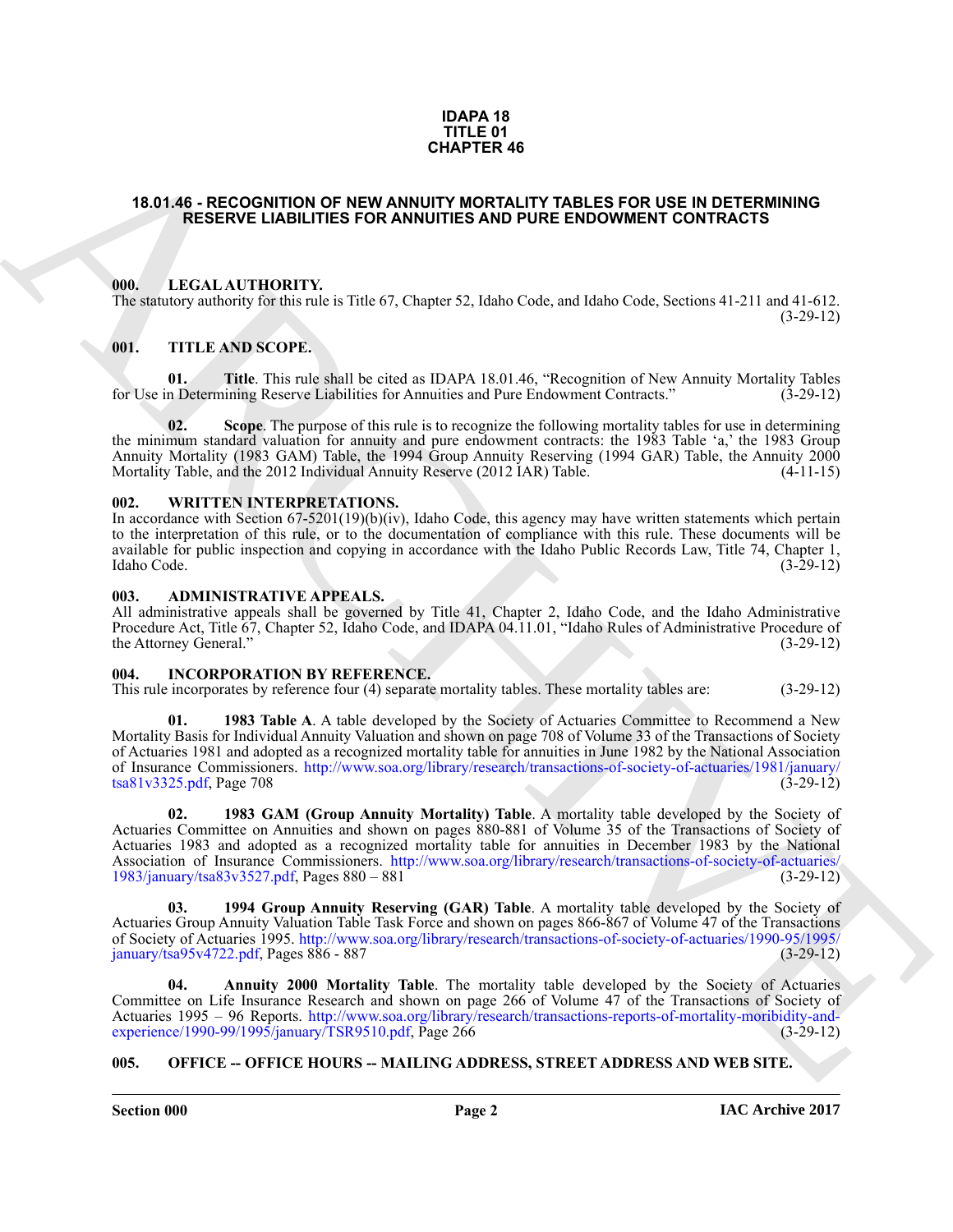**01. Office Hours**. The Department of Insurance is open from 8 a.m. to 5 p.m. except weekends and legal holidays. (3-29-12)

**02. Mailing Address**. The department's mailing address is Idaho Department of Insurance, P.O. Box 83720, Boise, ID 83720-0043. (3-29-12)

**03. Street Address**. The department's principal place of business is 700 West State Street, 3rd Floor, Boise, Idaho 83720-0043. (3-29-12)

**04. Web Site Address**. The department's web address is http://www.doi.idaho.gov. (3-29-12)

### <span id="page-2-0"></span>**006. PUBLIC RECORDS ACT COMPLIANCE.**

Any records associated with this rule are subject to the provisions of the Idaho Public Records Law, Title 74, Chapter 1, Idaho Code. (3-29-12)

### <span id="page-2-1"></span>**007. -- 009. (RESERVED)**

### <span id="page-2-3"></span><span id="page-2-2"></span>**010. DEFINITIONS.**

<span id="page-2-5"></span>**01. 1983 Table 'a'**. As used in this rule "1983 Table 'a'" means that mortality table developed by the Society of Actuaries Committee to Recommend a New Mortality Basis for Individual Annuity Valuation and shown on page 708 of Volume 33 of the Transactions of Society of Actuaries 1981 and adopted as a recognized mortality table for annuities in June 1982 by the National Association of Insurance Commissioners. (3-29-12)

<span id="page-2-4"></span>**02. 1983 GAM Table**. As used in this rule "1983 GAM Table" means that mortality table developed by the Society of Actuaries Committee on Annuities and shown on pages 880-881 of Volume 35 of the Transactions of Society of Actuaries 1983 and adopted as a recognized mortality table for annuities in December 1983 by the National Association of Insurance Commissioners. (3-29-12) National Association of Insurance Commissioners.

<span id="page-2-6"></span>**03. 1994 GAR Table**. As used in this rule "1994 GAR Table" means that mortality table developed by the Society of Actuaries Group Annuity Valuation Table Task Force and shown on pages 866-867 of Volume 47 of the Transactions of Society of Actuaries 1995. (3-29-12) the Transactions of Society of Actuaries 1995.

<span id="page-2-8"></span><span id="page-2-7"></span>**04. 2012 Individual Annuity Mortality Period Life (2012 IAM Period) Table**. As used in this rule, the "2012 Individual Annuity Mortality Period Life Table" or the "2012 IAM Period" means the Period table containing loaded mortality rates for calendar year 2012. This table contains rates,  $q_x^2$ , developed by the Society of Actuaries Committee on Life Insurance Research and is shown in Appendices I and II. (4-11-15)

**Consideration** of fractions  $\overline{ }$ . The Department of Theorem 2 and to the Endowment Confinent Confinent Confident and<br>the Using Office Home, The Department Amendment a spon fixed is an *b* 5 pm, except well and the Hig **05. 2012 Individual Annuity Reserving (2012 IAR) Table**. As used in this rule, the "2012 Individual Annuity Reserving Table" or the "2012 IAR" means the generational mortality table developed by the Society of Actuaries Committee on Life Insurance Research and containing rates,  $q_x^{2012+h}$  derived from a combination of the 2012 IAM Period table and Projection Scale G2, using the methodology stated in Section 014. (4-11-15)

<span id="page-2-9"></span>**06. Annuity 2000 Mortality Table**. As used in this rule "Annuity 2000 Mortality Table" means that mortality table developed by the Society of Actuaries Committee on Life Insurance Research and shown on page 266 of Volume 47 of the Transactions of Society of Actuaries 1995 – 96 Reports. (3-29-12) of Volume 47 of the Transactions of Society of Actuaries 1995 – 96 Reports.

<span id="page-2-10"></span>**07. Generational Mortality Table**. As used in this rule, "generational mortality table" means a mortality table containing a set of mortality rates that decrease for a given age from one year to the next based on a combination of a period table and a projection scale containing rates of mortality improvement. (4-11-1 combination of a period table and a projection scale containing rates of mortality improvement.

<span id="page-2-11"></span>**08.** Period Table. As used in this rule, "period table" means a table of mortality rates applicable to a lendar year (the Period). (4-11-15) given calendar year (the Period).

<span id="page-2-12"></span>**09. Projection Scale G2 (Scale G2)**. As used in this rule, "projection scale G2" is a table of annual rates,  $G_{\text{2x}}$ , of mortality improvement by age for projecting future mortality rates beyond calendar year 2012. This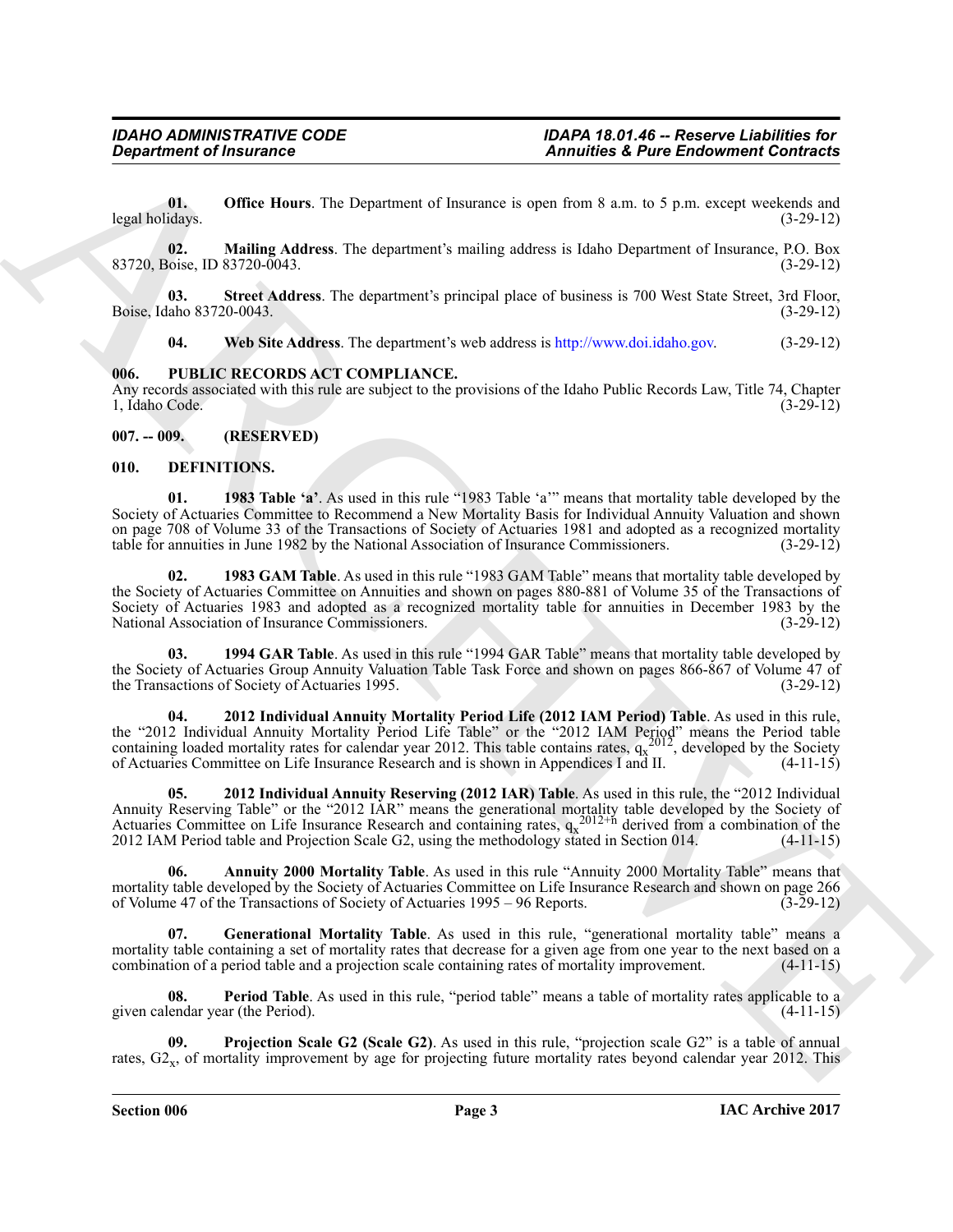table was developed by the Society of Actuaries Committee on Life Insurance Research and is shown in Appendices  $3 \text{ and } 4.$  (4-11-15)

### <span id="page-3-8"></span><span id="page-3-0"></span>**011. INDIVIDUAL ANNUITY OR PURE ENDOWMENT CONTRACTS.**

<span id="page-3-9"></span>**01. Individual Annuity Mortality Table**. Except as provided in Subsections 011.02 and 011.03, of this rule, the 1983 Table 'a' is recognized and approved as an individual annuity mortality table for valuation and, at the option of the company, may be used for purposes of determining the minimum standard of valuation for any individual annuity or pure endowment contract issued on or after July 1, 1982. (3-29-12)

<span id="page-3-10"></span>**02. Minimum Standard for Valuation**. Except as provided in Subsection 011.03 of this rule, either the 1983 Table 'a' or the Annuity 2000 Mortality Table shall be used for determining the minimum standard of valuation for any individual annuity or pure endowment contract issued on or after January 1, 1987. (3-29-12) valuation for any individual annuity or pure endowment contract issued on or after January 1, 1987.

<span id="page-3-13"></span>**03. The Annuity 2000 Mortality Table**. Except as provided in Subsection 011.04 of this rule, the Annuity 2000 Mortality Table shall be used for determining the minimum standard of valuation for any individual annuity or pure endowment contract issued on or after March 29, 2012. (4-11-15) annuity or pure endowment contract issued on or after March 29, 2012.

<span id="page-3-12"></span>**04. The 2012 IAR Mortality Table**. Except as provided in Subsection 011.05 of this rule, the 2012 IAR Mortality Table shall be used for determining the minimum standard of valuation for any individual annuity or pure endowment contract issued on or after January 1, 2015.

<span id="page-3-11"></span>**05. The 1983 Table 'a.'** The 1983 Table 'a' without projection is to be used for determining the minimum standards of valuation for an individual annuity or pure endowment contract issued on or after March 29, 2012, solely when the contract is based on life contingencies and issued to fund periodic benefits arising from:

 $(4-11-15)$ 

**a.** Settlements of various forms of claims pertaining to court settlements or out of court settlements (3-29-12) from tort actions;

<span id="page-3-6"></span>**b.** Settlements involving similar actions such as workers' compensation claims; or  $(3-29-12)$ 

**c.** Settlements of long term disability claims where a temporary or life annuity has been used in lieu of ang disability payments. (3-29-12) continuing disability payments.

### <span id="page-3-4"></span><span id="page-3-1"></span>**012. GROUP ANNUITY OR PURE ENDOWMENT CONTRACTS.**

**Contrast of Franconic Systems** Tandamics Commute on Let Ensure a contrast a since the System of Apple 11.<br>
And the System ARCHIVE CONTRACTS.<br>
The Contrast of the System ARCHIVE CONTRACTS (and the System ARCHIVE CONTRACTS **01. Group Annuity Mortality Tables**. Except as provided in Subsections 012.02 and 012.03 of this rule, the 1983 GAM Table, the 1983 Table 'a' and the 1994 GAR Table are recognized and approved as group annuity mortality tables for valuation and, at the option of the company, any one (1) of these tables may be used for purposes of valuation for any annuity or pure endowment purchased on or after July 1, 1982, under a group annuity or pure endowment contract. (3-29-12) endowment contract.

<span id="page-3-7"></span>**02. Minimum Standard of Valuation**. Except as provided in Subsection 012.03 of this rule, either the 1983 GAM Table or the 1994 GAR Table shall be used for determining the minimum standard of valuation for any annuity or pure endowment purchased on or after January 1, 1987, under a group annuity or pure endowment contract.<br>(3-29-12)  $\text{contract.}$  (3-29-12)

<span id="page-3-5"></span>**03 1994 GAR Table**. The 1994 GAR Table shall be used for determining the minimum standard of valuation for any annuity or pure endowment purchased on or after the effective date of Subsection 012.03 under a group annuity or pure endowment contract. group annuity or pure endowment contract.

### <span id="page-3-3"></span><span id="page-3-2"></span>**013. FORMULA.**

In using the 1994 GAR table, the mortality rate for a person age x in year  $(1994 + n)$  is calculated as follows:

$$
q_x^{1994+n} = q_x^{1994} (1 - AAx)^n
$$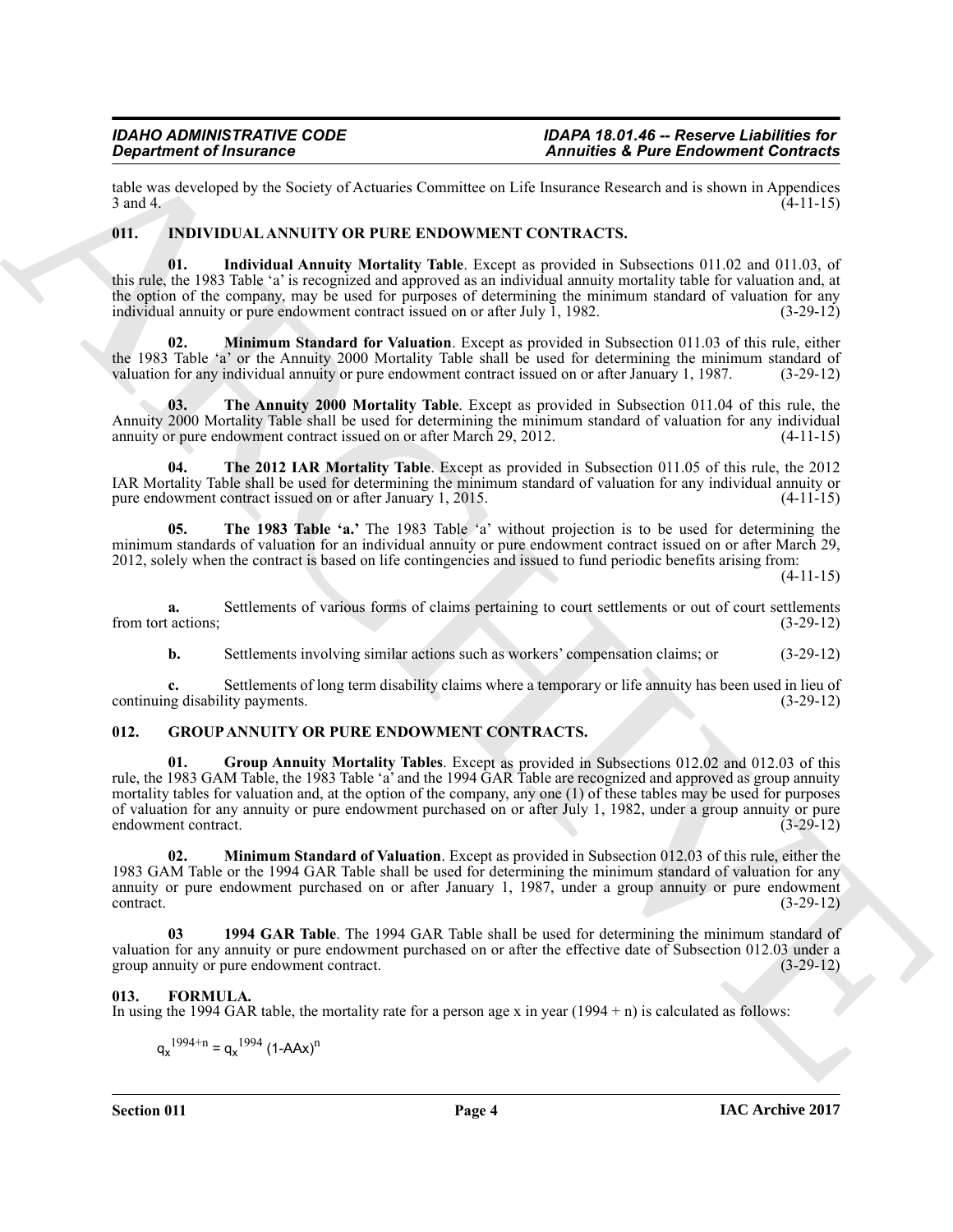### <span id="page-4-3"></span><span id="page-4-0"></span>**014. APPLICATION OF THE 2012 IAR MORTALITY TABLE.**

<span id="page-4-4"></span>
$$
a. \tq_{x}^{2012+n} = q_{x}^{2012} (1 - G2_{x})^{n}
$$
\t(4-11-15)

<span id="page-4-5"></span>**a.** 
$$
q_x^{2013} = 0.741 \cdot (1 - 0.010) \cdot 1 = 0.73359
$$
, which is rounded to 0.734. (4-11-15)

**b.** 
$$
q_x^{2014} = 0.741 \cdot (1 - 0.010) \cdot 2 = 0.7262541
$$
, which is rounded to 0.726. (4-11-15)

### <span id="page-4-2"></span><span id="page-4-1"></span>**015. SEVERABILITY.**

|                                    |                | <b>Department of Insurance</b>                       |            |                                                                                  |            | <b>Annuities &amp; Pure Endowment Contracts</b>                                   |            |                                                                                                                                                                                                                                                     |
|------------------------------------|----------------|------------------------------------------------------|------------|----------------------------------------------------------------------------------|------------|-----------------------------------------------------------------------------------|------------|-----------------------------------------------------------------------------------------------------------------------------------------------------------------------------------------------------------------------------------------------------|
|                                    |                |                                                      |            | Where the $q_x^{1994}$ and AA <sub>x</sub> s are specific in the 1994 GAR table. |            |                                                                                   |            | $(3-29-12)$                                                                                                                                                                                                                                         |
| 014.                               |                |                                                      |            | APPLICATION OF THE 2012 IAR MORTALITY TABLE.                                     |            |                                                                                   |            |                                                                                                                                                                                                                                                     |
|                                    | 01.            | age x in year $(2012 + n)$ is calculated as follows: |            |                                                                                  |            |                                                                                   |            | Mortality Rate Formula. In using the 2012 IAR Mortality Table, the mortality rate for a person<br>$(4-11-15)$                                                                                                                                       |
|                                    | a.             | $q_x^{2012+n} = q_x^{2012} (1 - G2_x)^n$             |            |                                                                                  |            |                                                                                   |            | $(4-11-15)$                                                                                                                                                                                                                                         |
|                                    |                |                                                      |            |                                                                                  |            |                                                                                   |            |                                                                                                                                                                                                                                                     |
| period table rate.                 | b.             |                                                      |            |                                                                                  |            |                                                                                   |            | The resulting $q_x^{2012+n}$ shall be rounded to three (3) decimal places per one thousand (1,000), e.g.,<br>0.741 deaths per one thousand $(1,000)$ . The rounding shall occur according to the formula above, starting at the 2012<br>$(4-11-15)$ |
|                                    | 02.            |                                                      |            |                                                                                  |            | <b>Mortality Rate Formula Example</b> . For a male age 30, $q_x^{2012} = 0.741$ . |            | $(4-11-15)$                                                                                                                                                                                                                                         |
|                                    | a.             |                                                      |            |                                                                                  |            | $q_x^{2013}$ =0.741 * (1 - 0.010) ^ 1 = 0.73359, which is rounded to 0.734.       |            | $(4-11-15)$                                                                                                                                                                                                                                         |
|                                    | b.             |                                                      |            |                                                                                  |            | $q_x^{2014}$ =0.741 * (1 - 0.010) ^ 2 = 0.7262541, which is rounded to 0.726.     |            |                                                                                                                                                                                                                                                     |
|                                    |                |                                                      |            |                                                                                  |            |                                                                                   |            | $(4-11-15)$                                                                                                                                                                                                                                         |
|                                    |                |                                                      |            |                                                                                  |            |                                                                                   |            | <b>c.</b> A method leading to incorrect rounding would be to calculate $q_x^{2014}$ as $q_x^{2013}$ * (1 - 0.010), or 0.734 * 0.99 = 0.727. It is incorrect to use the already rounded $q_x^{2013}$ to calculate $q_x^{2014}$ . (4-11-15)           |
| affected thereby.<br>$016. - 999.$ |                | (RESERVED)                                           |            |                                                                                  |            |                                                                                   |            | If any provision of this rule or the application thereof to any person or circumstances is for any reason held to be invalid, the remainder of the rule and the application of such provision to other persons or circumstance<br>$(7-1-93)$        |
|                                    |                |                                                      |            | <b>APPENDIX 1</b><br>2012 IAM Period Table                                       |            |                                                                                   |            |                                                                                                                                                                                                                                                     |
|                                    | <b>AGE</b>     | 1000 - $q_x^{2012}$                                  | <b>AGE</b> | Female, Age Nearest Birthday<br>1000 - $q_x^{2012}$                              | <b>AGE</b> | 1000 - $q_x^{2012}$                                                               | <b>AGE</b> | 1000 - $q_x^{2012}$                                                                                                                                                                                                                                 |
|                                    | 0              | 1.621                                                | 30         | 0.300                                                                            | 60         | 3.460                                                                             | 90         | 88.377                                                                                                                                                                                                                                              |
|                                    | 1              | 0.405                                                | 31         | 0.321                                                                            | 61         | 3.916                                                                             | 91         | 97.491                                                                                                                                                                                                                                              |
|                                    | 2              | 0.259                                                | 32         | 0.338                                                                            | 62         | 4.409                                                                             | 92         | 107.269                                                                                                                                                                                                                                             |
|                                    | 3              | 0.179                                                | 33         | 0.351                                                                            | 63         | 4.933                                                                             | 93         | 118.201                                                                                                                                                                                                                                             |
|                                    | 4              | 0.137                                                | 34         | 0.365                                                                            | 64         | 5.507                                                                             | 94         | 130.969                                                                                                                                                                                                                                             |
|                                    | 5              | 0.125                                                | 35         | 0.381                                                                            | 65         | 6.146                                                                             | 95         | 146.449                                                                                                                                                                                                                                             |
|                                    | $\,6\,$        | 0.117                                                | 36         | 0.402                                                                            | 66         | 6.551                                                                             | 96         | 163.908                                                                                                                                                                                                                                             |
|                                    | $\overline{7}$ | 0.110                                                | 37         | 0.429                                                                            | 67         | 7.039                                                                             | 97         | 179.695                                                                                                                                                                                                                                             |
|                                    | 8              | 0.095                                                | 38         | 0.463                                                                            | 68         | 7.628                                                                             | 98         | 196.151                                                                                                                                                                                                                                             |
|                                    | 9              | 0.088                                                | 39         | 0.504                                                                            | 69         | 8.311                                                                             | 99         | 213.150                                                                                                                                                                                                                                             |
|                                    | 10             | 0.085                                                | 40         | 0.552                                                                            | 70         | 9.074                                                                             | 100        | 230.722                                                                                                                                                                                                                                             |
|                                    | 11             | 0.086                                                | 41         | 0.600                                                                            | $71$       | 9.910                                                                             | 101        | 251.505                                                                                                                                                                                                                                             |
|                                    | 12             | 0.094                                                | 42         | 0.650                                                                            | 72         | 10.827                                                                            | 102        | 273.007                                                                                                                                                                                                                                             |
|                                    | 13             | 0.108                                                | 43         | 0.697                                                                            | 73         | 11.839                                                                            | 103        | 295.086                                                                                                                                                                                                                                             |
|                                    | 14<br>15       | 0.131<br>0.156                                       | 44<br>45   | 0.740<br>0.780                                                                   | 74<br>75   | 12.974<br>14.282                                                                  | 104<br>105 | 317.591<br>340.362                                                                                                                                                                                                                                  |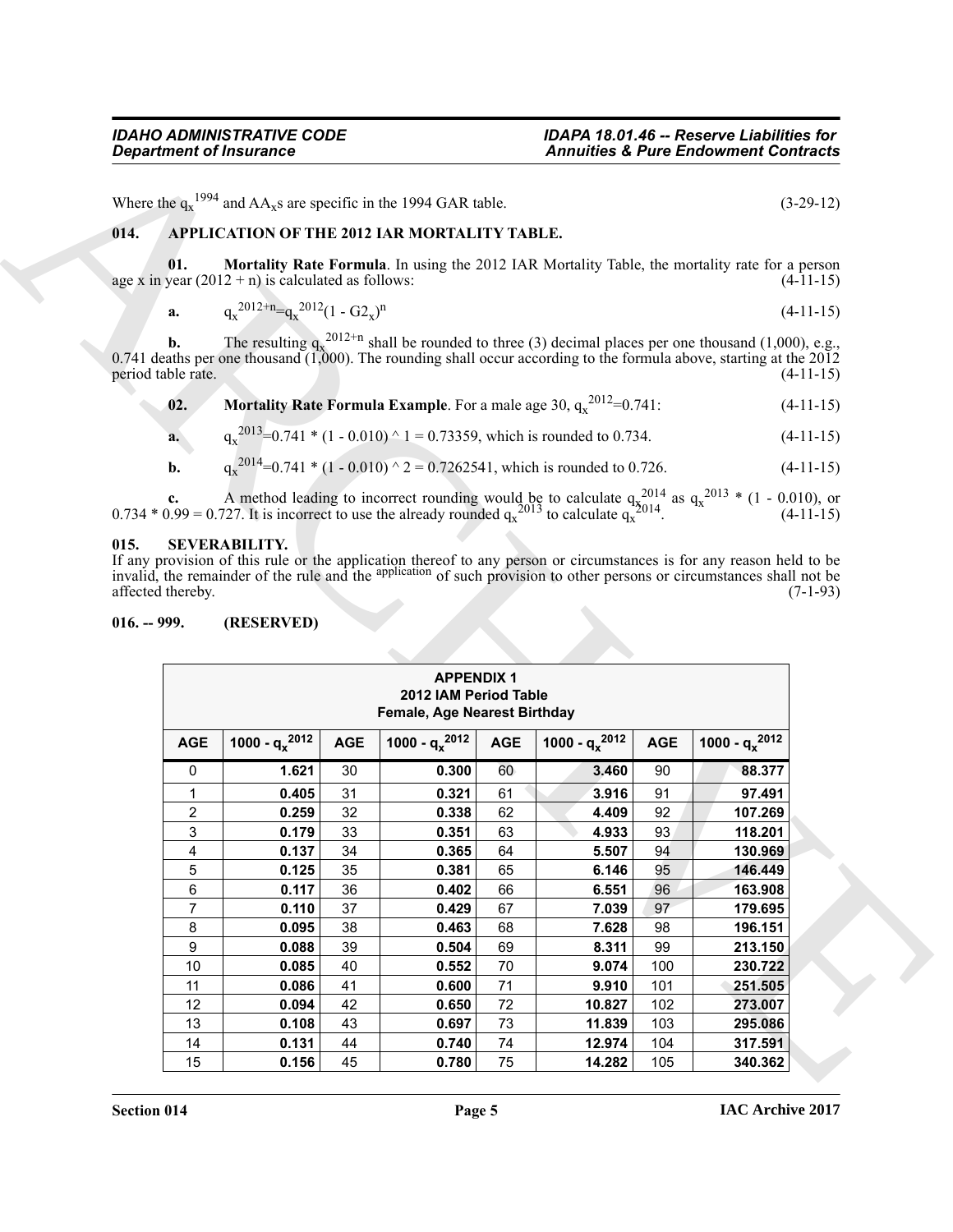|                 |                     |            | <b>APPENDIX 1</b><br>2012 IAM Period Table<br><b>Female, Age Nearest Birthday</b> |            |                     |            |                     |
|-----------------|---------------------|------------|-----------------------------------------------------------------------------------|------------|---------------------|------------|---------------------|
| <b>AGE</b>      | 1000 - $q_x^{2012}$ | <b>AGE</b> | 1000 - $q_x^{2012}$                                                               | <b>AGE</b> | 1000 - $q_x^{2012}$ | <b>AGE</b> | 1000 - $q_x^{2012}$ |
| 16              | 0.179               | 46         | 0.825                                                                             | 76         | 15.799              | 106        | 362.371             |
| 17              | 0.198               | 47         | 0.885                                                                             | 77         | 17.550              | 107        | 384.113             |
| 18              | 0.211               | 48         | 0.964                                                                             | 78         | 19.582              | 108        | 400.000             |
| 19              | 0.221               | 49         | 1.051                                                                             | 79         | 21.970              | 109        | 400.000             |
| 20              | 0.228               | 50         | 1.161                                                                             | 80         | 24.821              | 110        | 400.000             |
| 21              | 0.234               | 51         | 1.308                                                                             | 81         | 28.351              | 111        | 400.000             |
| 22 <sub>2</sub> | 0.240               | 52         | 1.460                                                                             | 82         | 32.509              | 112        | 400.000             |
| 23              | 0.245               | 53         | 1.613                                                                             | 83         | 37.329              | 113        | 400.000             |
| 24              | 0.247               | 54         | 1.774                                                                             | 84         | 42.830              | 114        | 400.000             |
| 25              | 0.250               | 55         | 1.950                                                                             | 85         | 48.997              | 115        | 400.000             |
| 26              | 0.256               | 56         | 2.154                                                                             | 86         | 55.774              | 116        | 400.000             |
| 27              | 0.261               | 57         | 2.399                                                                             | 87         | 63.140              | 117        | 400.000             |
| 28              | 0.270               | 58         | 2.700                                                                             | 88         | 71.066              | 118        | 400.000             |
| 29              | 0.281               | 59         | 3.054                                                                             | 89         | 79.502              | 119        | 400.000             |
|                 |                     |            |                                                                                   |            |                     | 120        | 1000.000            |

|                         |                     |            | <b>APPENDIX 1</b><br>2012 IAM Period Table<br>Female, Age Nearest Birthday      |            |                     |            |                     |
|-------------------------|---------------------|------------|---------------------------------------------------------------------------------|------------|---------------------|------------|---------------------|
| <b>AGE</b>              | 1000 - $q_x^{2012}$ | <b>AGE</b> | 1000 - $q_x^{2012}$                                                             | <b>AGE</b> | 1000 - $q_x^{2012}$ | <b>AGE</b> | 1000 - $q_x^{2012}$ |
| 16                      | 0.179               | 46         | 0.825                                                                           | 76         | 15.799              | 106        | 362.371             |
| 17                      | 0.198               | 47         | 0.885                                                                           | 77         | 17.550              | 107        | 384.113             |
| 18                      | 0.211               | 48         | 0.964                                                                           | 78         | 19.582              | 108        | 400.000             |
| 19                      | 0.221               | 49         | 1.051                                                                           | 79         | 21.970              | 109        | 400.000             |
| 20                      | 0.228               | 50         | 1.161                                                                           | 80         | 24.821              | 110        | 400.000             |
| 21                      | 0.234               | 51         | 1.308                                                                           | 81         | 28.351              | 111        | 400.000             |
| 22                      | 0.240               | 52         | 1.460                                                                           | 82         | 32.509              | 112        | 400.000             |
| 23                      | 0.245               | 53         | 1.613                                                                           | 83         | 37.329              | 113        | 400.000             |
| 24                      | 0.247               | 54         | 1.774                                                                           | 84         | 42.830              | 114        | 400.000             |
| 25                      | 0.250               | 55         | 1.950                                                                           | 85         | 48.997              | 115        | 400.000             |
| 26                      | 0.256               | 56         | 2.154                                                                           | 86         | 55.774              | 116        | 400.000             |
| 27                      | 0.261               | 57         | 2.399                                                                           | 87         | 63.140              | 117        | 400.000             |
| 28                      | 0.270               | 58         | 2.700                                                                           | 88         | 71.066              | 118        | 400.000             |
| 29                      | 0.281               | 59         | 3.054                                                                           | 89         | 79.502              | 119        | 400.000             |
|                         |                     |            |                                                                                 |            |                     | 120        | 1000.000            |
|                         |                     |            |                                                                                 |            |                     |            | $(4-11-15)$         |
|                         |                     |            | <b>APPENDIX 2</b><br>2012 IAM Period Table<br><b>Male, Age Nearest Birthday</b> |            |                     |            |                     |
| <b>AGE</b>              | 1000 - $q_x^{2012}$ | <b>AGE</b> | 1000 - $q_x^{2012}$                                                             | <b>AGE</b> | 1000 - $q_x^{2012}$ | <b>AGE</b> | 1000 - $q_x^{2012}$ |
| 0                       | 1.605               | 30         | 0.741                                                                           | 60         | 5.096               | 90         | 109.993             |
| 1                       | 0.401               | 31         | 0.751                                                                           | 61         | 5.614               | 91         | 123.119             |
| $\overline{\mathbf{c}}$ | 0.275               | 32         | 0.754                                                                           | 62         | 6.169               | 92         | 137.168             |
| 3                       | 0.229               | 33         | 0.756                                                                           | 63         | 6.759               | 93         | 152.171             |
| 4                       | 0.174               | 34         | 0.756                                                                           | 64         | 7.398               | 94         | 168.194             |
| 5                       | 0.168               | 35         | 0.756                                                                           | 65         | 8.106               | 95         | 185.260             |
| 6                       | 0.165               | 36         | 0.756                                                                           | 66         | 8.548               | 96         | 197.322             |
| $\overline{7}$          | 0.159               | 37         | 0.756                                                                           | 67         | 9.076               | 97         | 214.751             |
| 8                       | 0.143               | 38         | 0.756                                                                           | 68         | 9.708               | 98         | 232.507             |
| 9                       | 0.129               | 39         | 0.800                                                                           | 69         | 10.463              | 99         | 250.397             |
| 10                      | 0.113               | 40         | 0.859                                                                           | 70         | 11.357              | 100        | 268.607             |
| 11                      | 0.111               | 41         | 0.926                                                                           | 71         | 12.418              | 101        | 290.016             |
| 12                      | 0.132               | 42         | 0.999                                                                           | $72\,$     | 13.675              | 102        | 311.849             |
| 13                      | 0.169               | 43         | 1.069                                                                           | $73\,$     | 15.150              | 103        | 333.962             |
| 14<br>15                | 0.213<br>0.254      | 44<br>45   | 1.142<br>1.219                                                                  | 74<br>75   | 16.860<br>18.815    | 104<br>105 | 356.207<br>380.000  |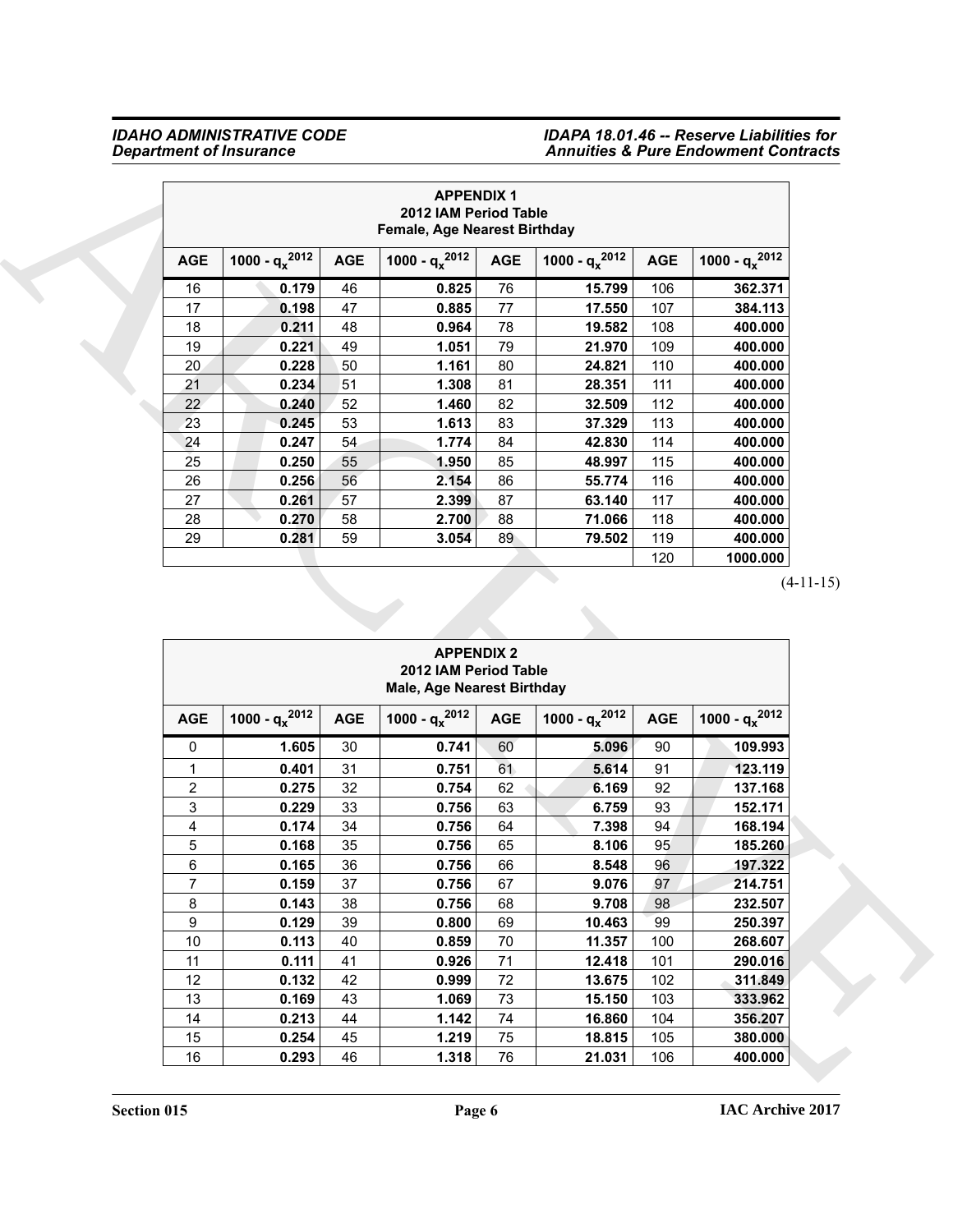|            |                     |            | <b>APPENDIX 2</b><br>2012 IAM Period Table<br>Male, Age Nearest Birthday |            |                     |            |                     |
|------------|---------------------|------------|--------------------------------------------------------------------------|------------|---------------------|------------|---------------------|
| <b>AGE</b> | 1000 - $q_x^{2012}$ | <b>AGE</b> | 1000 - $q_x^{2012}$                                                      | <b>AGE</b> | 1000 - $q_x^{2012}$ | <b>AGE</b> | 1000 - $q_x^{2012}$ |
| 17         | 0.328               | 47         | 1.454                                                                    | 77         | 23.540              | 107        | 400.000             |
| 18         | 0.359               | 48         | 1.627                                                                    | 78         | 26.375              | 108        | 400.000             |
| 19         | 0.387               | 49         | 1.829                                                                    | 79         | 29.572              | 109        | 400.000             |
| 20         | 0.414               | 50         | 2.057                                                                    | 80         | 33.234              | 110        | 400.000             |
| 21         | 0.443               | 51         | 2.302                                                                    | 81         | 37.533              | 111        | 400.000             |
| 22         | 0.473               | 52         | 2.545                                                                    | 82         | 42.261              | 112        | 400.000             |
| 23         | 0.513               | 53         | 2.779                                                                    | 83         | 47.441              | 113        | 400.000             |
| 24         | 0.554               | 54         | 3.011                                                                    | 84         | 53.233              | 114        | 400.000             |
| 25         | 0.602               | 55         | 3.254                                                                    | 85         | 59.855              | 115        | 400.000             |
| 26         | 0.655               | 56         | 3.529                                                                    | 86         | 67.514              | 116        | 400.000             |
| 27         | 0.688               | 57         | 3.845                                                                    | 87         | 76.340              | 117        | 400.000             |
| 28         | 0.710               | 58         | 4.213                                                                    | 88         | 86.388              | 118        | 400.000             |
| 29         | 0.727               | 59         | 4.631                                                                    | 89         | 97.634              | 119        | 400.000             |
|            |                     |            |                                                                          |            |                     | 120        | 1000.000            |

|                         |                     |            | <b>APPENDIX 2</b><br>2012 IAM Period Table<br><b>Male, Age Nearest Birthday</b> |            |                     |            |                     |
|-------------------------|---------------------|------------|---------------------------------------------------------------------------------|------------|---------------------|------------|---------------------|
| <b>AGE</b>              | 1000 - $q_x^{2012}$ | <b>AGE</b> | 1000 - $q_x^{2012}$                                                             | <b>AGE</b> | 1000 - $q_x^{2012}$ | <b>AGE</b> | 1000 - $q_x^{2012}$ |
| 17                      | 0.328               | 47         | 1.454                                                                           | 77         | 23.540              | 107        | 400.000             |
| 18                      | 0.359               | 48         | 1.627                                                                           | 78         | 26.375              | 108        | 400.000             |
| 19                      | 0.387               | 49         | 1.829                                                                           | 79         | 29.572              | 109        | 400.000             |
| 20                      | 0.414               | 50         | 2.057                                                                           | 80         | 33.234              | 110        | 400.000             |
| 21                      | 0.443               | 51         | 2.302                                                                           | 81         | 37.533              | 111        | 400.000             |
| 22                      | 0.473               | 52         | 2.545                                                                           | 82         | 42.261              | 112        | 400.000             |
| 23                      | 0.513               | 53         | 2.779                                                                           | 83         | 47.441              | 113        | 400.000             |
| 24                      | 0.554               | 54         | 3.011                                                                           | 84         | 53.233              | 114        | 400.000             |
| 25                      | 0.602               | 55         | 3.254                                                                           | 85         | 59.855              | 115        | 400.000             |
| 26                      | 0.655               | 56         | 3.529                                                                           | 86         | 67.514              | 116        | 400.000             |
| 27                      | 0.688               | 57         | 3.845                                                                           | 87         | 76.340              | 117        | 400.000             |
| 28                      | 0.710               | 58         | 4.213                                                                           | 88         | 86.388              | 118        | 400.000             |
| 29                      | 0.727               | 59         | 4.631                                                                           | 89         | 97.634              | 119        | 400.000             |
|                         |                     |            |                                                                                 |            |                     | 120        | 1000.000            |
|                         |                     |            | <b>APPENDIX 3</b>                                                               |            |                     |            | $(4-11-15)$         |
|                         |                     |            | <b>Projection Scale G2</b><br>Female, Age Nearest Birthday                      |            |                     |            |                     |
| <b>AGE</b>              | $G2_{x}$            | <b>AGE</b> | $G2_{x}$                                                                        | <b>AGE</b> | $G2_{x}$            | <b>AGE</b> | $G2_{x}$            |
| 0                       | 0.010               | 30         | 0.010                                                                           | 60         | 0.013               | 90         | 0.006               |
| 1                       | 0.010               | 31         | 0.010                                                                           | 61         | 0.013               | 91         | 0.006               |
| $\overline{\mathbf{c}}$ | 0.010               | 32         | 0.010                                                                           | 62         | 0.013               | 92         | 0.005               |
| 3                       | 0.010               | 33         | 0.010                                                                           | 63         | 0.013               | 93         | 0.005               |
| 4                       | 0.010               | 34         | 0.010                                                                           | 64         | 0.013               | 94         | 0.004               |
| 5                       | 0.010               | 35         | 0.010                                                                           | 65         | 0.013               | 95         | 0.004               |
| 6                       | 0.010               | 36         | 0.010                                                                           | 66         | 0.013               | 96         | 0.004               |
| $\overline{7}$          | 0.010               | 37         | 0.010                                                                           | 67         | 0.013               | 97         | 0.003               |
| 8                       | 0.010               | 38         | 0.010                                                                           | 68         | 0.013               | 98         | 0.003               |
| 9                       | 0.010               | 39         | 0.010                                                                           | 69         | 0.013               | 99         | 0.002               |
| $10$                    | 0.010               | 40         | 0.010                                                                           | 70         | 0.013               | 100        | 0.002               |
| 11                      | 0.010               | 41         | 0.010                                                                           | 71         | 0.013               | 101        | 0.002               |
| 12                      | 0.010               | 42         | 0.010                                                                           | 72         | 0.013               | 102        | 0.001               |
| 13                      | 0.010               | 43         | 0.010                                                                           | 73         | 0.013               | 103        | 0.001               |
| $14$                    | 0.010               | 44         | 0.010                                                                           | 74         | 0.013               | 104        | 0.000               |
| 15<br>16                | 0.010<br>0.010      | 45<br>46   | 0.010<br>0.010                                                                  | 75<br>76   | 0.013<br>0.013      | 105<br>106 | 0.000<br>0.000      |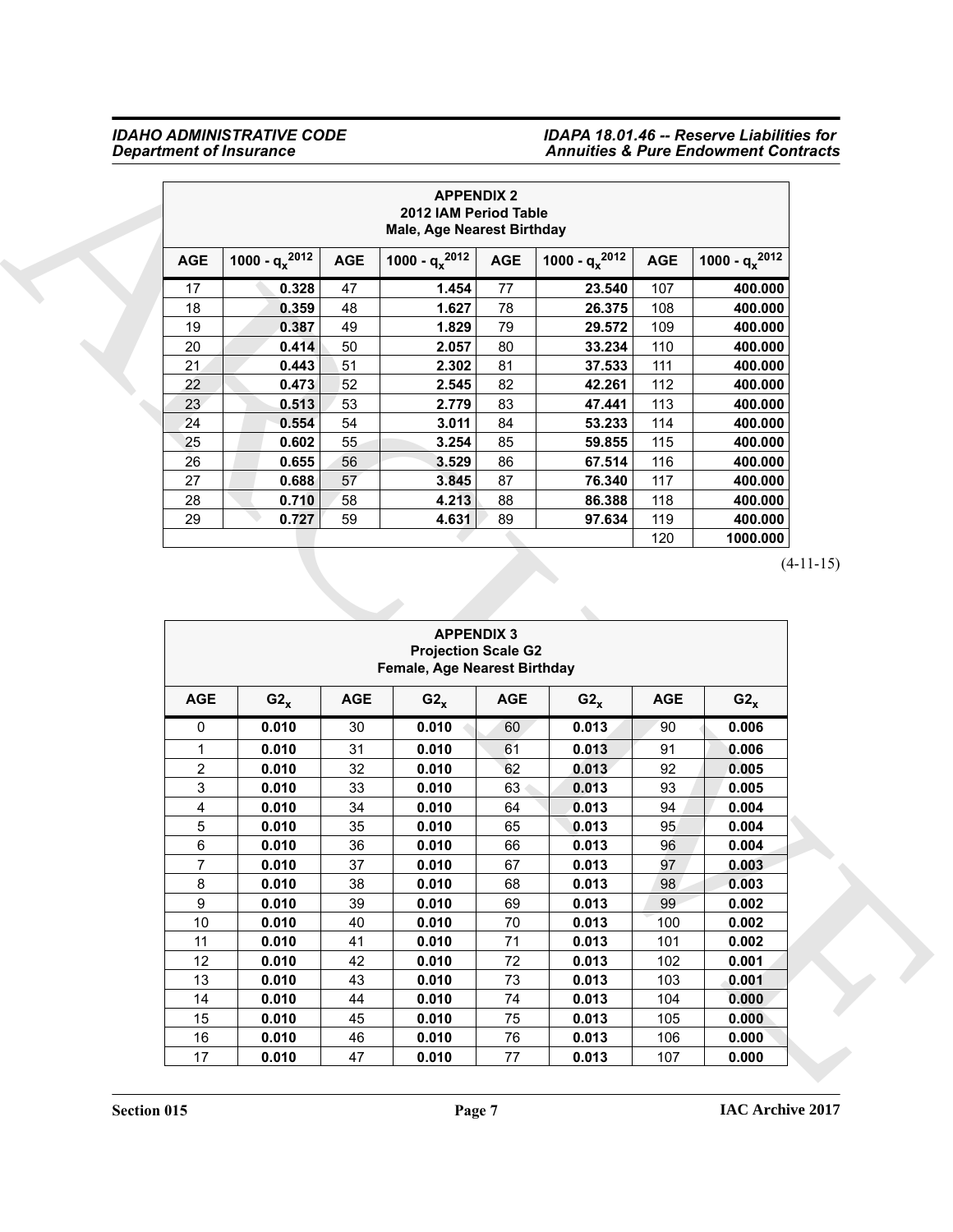|            |          |            | Female, Age Nearest Birthday | <b>APPENDIX 3</b><br><b>Projection Scale G2</b> |          |            |          |
|------------|----------|------------|------------------------------|-------------------------------------------------|----------|------------|----------|
| <b>AGE</b> | $G2_{x}$ | <b>AGE</b> | $G2_x$                       | <b>AGE</b>                                      | $G2_{x}$ | <b>AGE</b> | $G2_{x}$ |
| 18         | 0.010    | 48         | 0.010                        | 78                                              | 0.013    | 108        | 0.000    |
| 19         | 0.010    | 49         | 0.010                        | 79                                              | 0.013    | 109        | 0.000    |
| 20         | 0.010    | 50         | 0.010                        | 80                                              | 0.013    | 110        | 0.000    |
| 21         | 0.010    | 51         | 0.010                        | 81                                              | 0.012    | 111        | 0.000    |
| 22         | 0.010    | 52         | 0.011                        | 82                                              | 0.012    | 112        | 0.000    |
| 23         | 0.010    | 53         | 0.011                        | 83                                              | 0.011    | 113        | 0.000    |
| 24         | 0.010    | 54         | 0.011                        | 84                                              | 0.010    | 114        | 0.000    |
| 25         | 0.010    | 55         | 0.012                        | 85                                              | 0.010    | 115        | 0.000    |
| 26         | 0.010    | 56         | 0.012                        | 86                                              | 0.009    | 116        | 0.000    |
| 27         | 0.010    | 57         | 0.012                        | 87                                              | 0.008    | 117        | 0.000    |
| 28         | 0.010    | 58         | 0.012                        | 88                                              | 0.007    | 118        | 0.000    |
| 29         | 0.010    | 59         | 0.013                        | 89                                              | 0.007    | 119        | 0.000    |
|            |          |            |                              |                                                 |          | 120        | 0.000    |

|                         |                |            |                                   | <b>APPENDIX 3</b>          |                |            |                |
|-------------------------|----------------|------------|-----------------------------------|----------------------------|----------------|------------|----------------|
|                         |                |            |                                   | <b>Projection Scale G2</b> |                |            |                |
|                         |                |            | Female, Age Nearest Birthday      |                            |                |            |                |
| <b>AGE</b>              | $G2_{x}$       | <b>AGE</b> | $G2_{x}$                          | <b>AGE</b>                 | $G2_{x}$       | <b>AGE</b> | $G2_{x}$       |
| 18                      | 0.010          | 48         | 0.010                             | 78                         | 0.013          | 108        | 0.000          |
| 19                      | 0.010          | 49         | 0.010                             | 79                         | 0.013          | 109        | 0.000          |
| 20                      | 0.010          | 50         | 0.010                             | 80                         | 0.013          | 110        | 0.000          |
| 21                      | 0.010          | 51         | 0.010                             | 81                         | 0.012          | 111        | 0.000          |
| 22                      | 0.010          | 52         | 0.011                             | 82                         | 0.012          | 112        | 0.000          |
| 23                      | 0.010          | 53         | 0.011                             | 83                         | 0.011          | 113        | 0.000          |
| 24                      | 0.010          | 54         | 0.011                             | 84                         | 0.010          | 114        | 0.000          |
| 25                      | 0.010          | 55         | 0.012                             | 85                         | 0.010          | 115        | 0.000          |
| 26                      | 0.010          | 56         | 0.012                             | 86                         | 0.009          | 116        | 0.000          |
| 27                      | 0.010          | 57         | 0.012                             | 87                         | 0.008          | 117        | 0.000          |
| 28                      | 0.010          | 58         | 0.012                             | 88                         | 0.007          | 118        | 0.000          |
| 29                      | 0.010          | 59         | 0.013                             | 89                         | 0.007          | 119        | 0.000          |
|                         |                |            |                                   |                            |                | 120        | 0.000          |
|                         |                |            |                                   | <b>APPENDIX 4</b>          |                |            |                |
|                         |                |            | <b>Male, Age Nearest Birthday</b> | <b>Projection Scale G2</b> |                |            |                |
| <b>AGE</b>              | $G2_{x}$       | <b>AGE</b> | $G2_{x}$                          | <b>AGE</b>                 | $G2_{x}$       | <b>AGE</b> | $G2_{x}$       |
| 0                       | 0.010          | 30         | 0.010                             | 60                         | 0.015          | 90         | 0.007          |
| 1                       | 0.010          | 31         | 0.010                             | 61                         | 0.015          | 91         | 0.007          |
| $\overline{\mathbf{c}}$ | 0.010          | 32         | 0.010                             | 62                         | 0.015          | 92         | 0.006          |
| 3                       | 0.010          | 33         | 0.010                             | 63                         | 0.015          | 93         | 0.005          |
| 4                       | 0.010          | 34         | 0.010                             | 64 <sup>°</sup>            | 0.015          | 94         | 0.005          |
| 5                       | 0.010          | 35         | 0.010                             | 65                         | 0.015          | 95         | 0.004          |
| 6                       | 0.010          | 36         | 0.010                             | 66                         | 0.015          | 96         | 0.004          |
| 7                       | 0.010          | 37         | 0.010                             | 67                         | 0.015          | 97         | 0.003          |
| 8                       | 0.010          | 38         | 0.010                             | 68                         | 0.015          | 98         | 0.003          |
| 9                       | 0.010          | 39         | 0.010                             | 69                         | 0.015          | 99         | 0.002          |
| $10$                    | 0.010          | 40         | 0.010                             | 70                         | 0.015          | 100        | 0.002          |
| 11                      | 0.010          | 41         | 0.010                             | 71                         | 0.015          | 101        | 0.002          |
| 12                      | 0.010          | 42         | 0.010                             | 72                         | 0.015          | 102        | 0.001          |
| 13                      | 0.010          | 43         | 0.010                             | 73                         | 0.015          | 103        | 0.001          |
| 14                      | 0.010          | 44         | 0.010                             | 74                         | 0.015          | 104        | 0.000          |
| 15                      | 0.010          | 45         | 0.010                             | 75                         | 0.015          | 105        | 0.000          |
| $16\,$<br>$17$          | 0.010<br>0.010 | 46<br>47   | 0.010<br>0.010                    | 76<br>$77\,$               | 0.015<br>0.015 | 106<br>107 | 0.000<br>0.000 |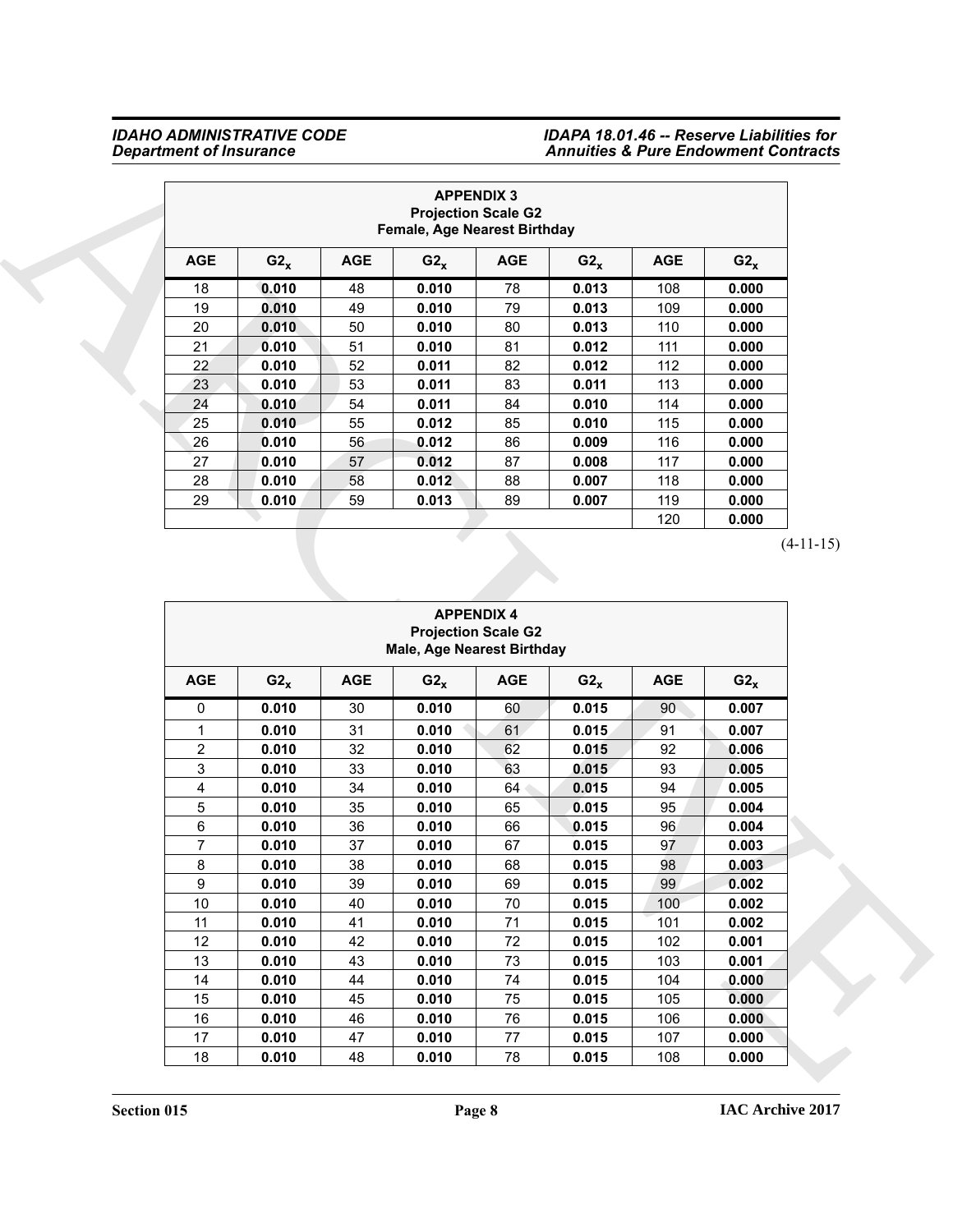|        |          |            | Male, Age Nearest Birthday | <b>APPENDIX 4</b><br><b>Projection Scale G2</b> |          |            |          |  |
|--------|----------|------------|----------------------------|-------------------------------------------------|----------|------------|----------|--|
| AGE    | $G2_{x}$ | <b>AGE</b> | $G2_{x}$                   | <b>AGE</b>                                      | $G2_{x}$ | <b>AGE</b> | $G2_{x}$ |  |
| 19     | 0.010    | 49         | 0.010                      | 79                                              | 0.015    | 109        | 0.000    |  |
| $20\,$ | 0.010    | $50\,$     | 0.010                      | $80\,$                                          | 0.015    | 110        | 0.000    |  |
| 21     | 0.010    | 51         | 0.011                      | 81                                              | 0.014    | 111        | 0.000    |  |
| 22     | 0.010    | 52         | 0.011                      | 82                                              | 0.013    | 112        | 0.000    |  |
| 23     | 0.010    | 53         | 0.012                      | 83                                              | 0.013    | 113        | 0.000    |  |
| $24\,$ | 0.010    | 54         | 0.012                      | 84                                              | 0.012    | 114        | 0.000    |  |
| 25     | 0.010    | 55         | 0.013                      | 85                                              | 0.011    | 115        | 0.000    |  |
| 26     | 0.010    | 56         | 0.013                      | 86                                              | 0.010    | 116        | 0.000    |  |
| 27     | 0.010    | 57         | 0.014                      | 87                                              | 0.009    | 117        | 0.000    |  |
| 28     | 0.010    | 58         | 0.014                      | 88                                              | 0.009    | 118        | 0.000    |  |
| 29     | 0.010    | 59         | 0.015                      | 89                                              | 0.008    | 119        | 0.000    |  |
|        |          |            |                            |                                                 |          | 120        | 0.000    |  |
|        |          |            |                            |                                                 |          |            |          |  |
|        |          |            |                            |                                                 |          |            |          |  |